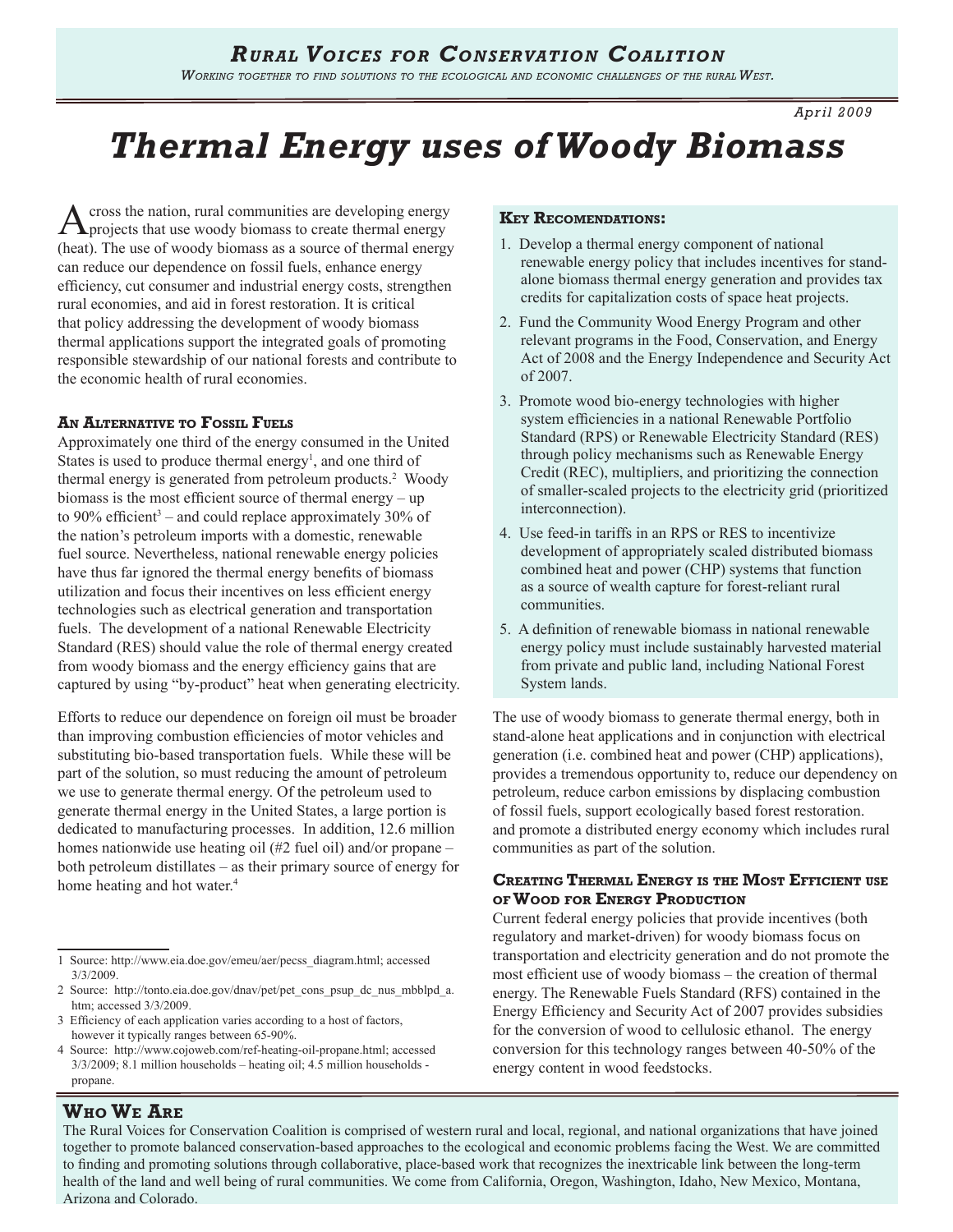The federal Production Tax Credit (PTC) extended for the generation of electricity from renewable resources provides a per kilowatt hour subsidy for biomass; efficiencies for generating electricity with wood range between 25-40% depending on the scale of the project. Comparatively, no current federal policy providing incentives exists for generating thermal energy from woody biomass although wood-fired boilers of varying scales operate in the range of 65-75% efficiency.

Combined heat and power systems (CHP) in which the production of electricity is coupled with the use of "by-product" heat load can extend overall system efficiencies upward of 80%. Woody biomass is well suited for CHP systems; these systems are typical at many forest products facilities that use thermal energy in on-site manufacturing processes such as drying lumber.

Heat-led CHP is a term used for systems designed around the heat produced in order to capture the maximum amount of heat generated from the production of electrical energy. The design of these systems lend themselves to smaller, distributed energy generation since a large-scale electrical generation (ie. 50 MW) facility would generate a vast amount of excess heat- too large to effectively use in any industrial manufacturing process. Smallerscale energy systems are well suited to many rural communities located in proximity to public and private forests. Typically, heat-led CHP facilities operate at system efficiencies of at least 65%. For most manufacturing processes, CHP facilities from 0.5–5 MW capacity are most appropriate. For some intensive industrial processes, such as paper manufacturing, heat-led CHP systems up to 15 MW may be appropriate where thermal energy demand is extremely large.

### **Types of Thermal Energy**

- **1. Space heat** is the thermal energy needed to heat the physical space of a building; hospitals and schools are two primary examples of space heat users.
- **2. Process heat** is the use of thermal energy in an industrial process. Process heat uses vary widely, including manufacturing processes like food packaging and drying lumber, but also include heating water for commercial buildings.

### **Using Woody Biomass to Create Thermal Energy Saves Money**

Rising petroleum costs can have dramatic effects on businesses and residents dependent upon heating oil or propane for thermal energy. A typical rural school in the West might use 50,000 gallons or more of heating oil per year. From 2000-2006 heating oil prices in the US averaged \$1.83/gallon.5 During the fall and winter of the 2007-2008 school year, heating oil averaged \$3.24/gallon<sup>6</sup>, resulting in a \$70,500 increase in annual heating costs for the typical rural school in the West. For industrial consumers, a similar price per gallon increase results in a significantly large increase in energy costs due to the increased scale of thermal energy needed in manufacturing processes. These increased manufacturing costs are typically passed on to consumers.

### **Using Woody Biomass to Create Thermal Energy Makes Sense**

**Reducing America's dependency on petroleum:** Over 12 million homes nationwide use heating oil or propane as their primary source of energy for home heating and hot water. Replacing half of the thermal energy in homes and industrial processes that currently use petroleum-based fuels with heat generated from woody biomass could reduce our domestic oil consumption by over 1 billion barrels annually, roughly 1/7th of current consumption.<sup>1</sup>

**Promoting energy efficiency:** Using woody biomass to create thermal energy is currently the most efficient use of wood for energy production. Using woody biomass to generate heat alone can be up to 90% efficient<sup>2</sup>, whereas using woody biomass to generate electricity alone ranges between 15-40% efficiency. In combined heat and power (CHP) systems, as the heat component increases and the electrical component decreases the overall system efficiencies can approach 80%.

**Saving Americans money on heating costs:** Using woody biomass to create heat instead of petroleum-based fuel sources can save rural homeowners over \$1,000 on their annual energy costs; one rural school in eastern Oregon will save over \$125,000 annually in heating costs after switching from heating oil to a wood-fired boiler. For industrial consumers, woody biomass fuels cost approximately 80% less than heating oil or propane to generate the same amount of thermal energy. These costs savings could have dramatic impacts for heat-intensive manufacturing processes.<sup>3</sup>

### **Keeping energy dollars local to build strong rural**

**economies:** For some communities who purchase energy outside of the local economy, as much as 75% of every dollar paid to the utility "leaks" out of the community. The jobs and services associated with procuring wood fuel or manufacturing densified energy products creates wealth that is re-circulated and reinvested in the community.4

**Reducing carbon dioxide emissions:** To produce the same amount of total energy, wood-fired combined heat and power (CHP) systems use one third of the feedstock volume of standalone electricity generation facilities due to gains in system efficiency. Therefore, a wood-fired CHP facility operating at 75% system efficiency (including the value of thermal energy) will produce one third of the emissions of a stand-alone facility operating at 25% efficiency while consuming the same volume of wood to produce the same amount of electricity.

<sup>5</sup> Source: http://tonto.eia.doe.gov/dnav/pet/hist/whoreus4w.htm; accessed 3/3/2009.

<sup>6</sup> Source: http://www.eia.doe.gov/emeu/steo/pub/fsheets/real\_prices.html; accessed 3/3/2009.

<sup>1</sup> Source: http://www.cojoweb.com/ref-heating-oil-propane.html; accessed 3/3/2009; 8.1 million households – heating oil; 4.5 million households propane

<sup>2</sup> Efficiency of each application varies according to a host of factors, however it typically ranges between 65-90%.

<sup>3</sup> Source- see Table 1.

<sup>4</sup> Shuman, Michael, November, 2005: Economics of Proposed Biomass-fired District Heating System for Santa Fe, New Mexico. Available online at: http://www.localenergy.org/documentLibrary.htm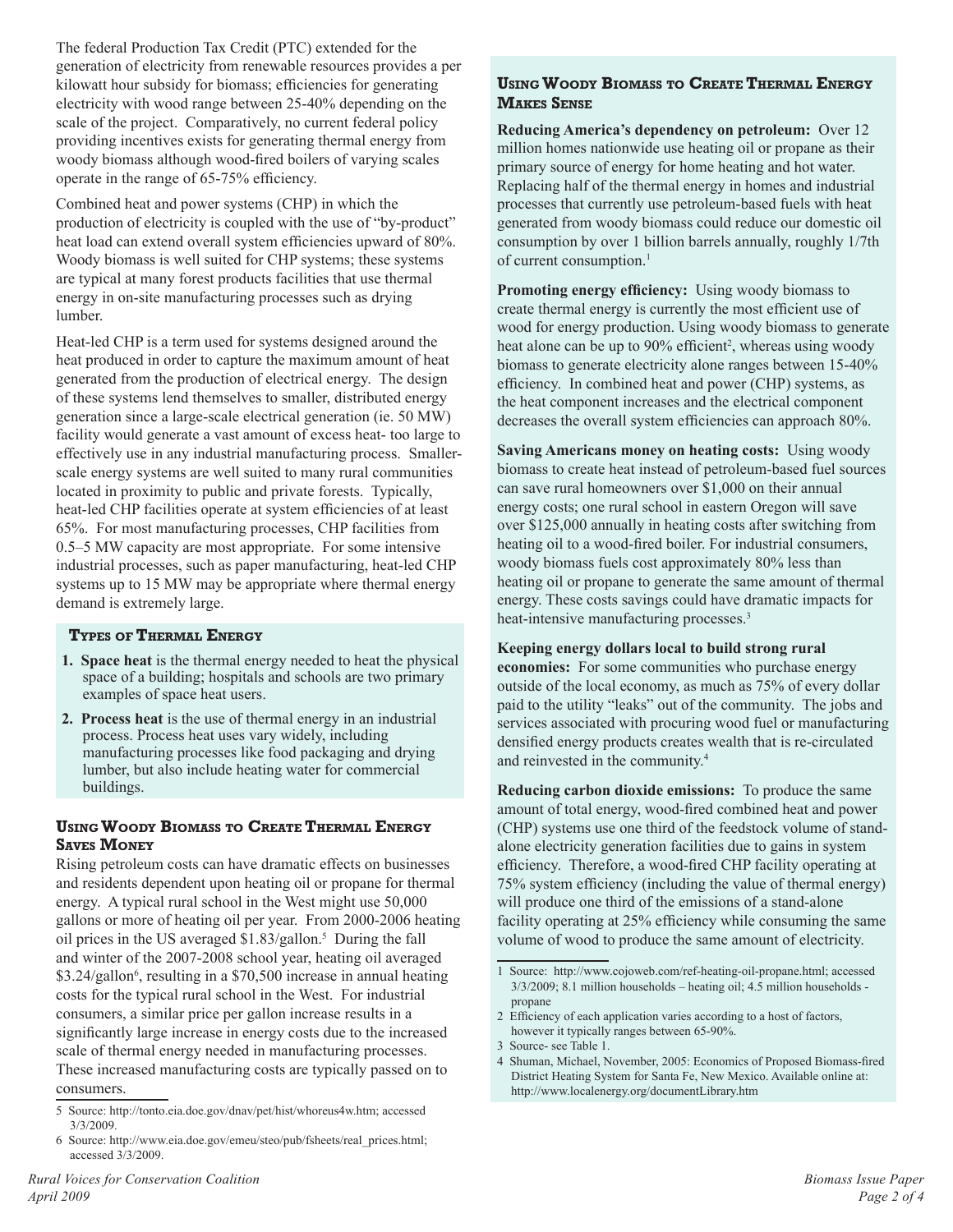|  | Table 1. Cost efficiency and potential savings of various sources to generate thermal energy. |  |
|--|-----------------------------------------------------------------------------------------------|--|
|  |                                                                                               |  |

| <b>Energy Sources</b> |                          |                         | <b>Energy Costs</b> |                         |                          |
|-----------------------|--------------------------|-------------------------|---------------------|-------------------------|--------------------------|
| Feedstock             | Price/Unit <sup>1</sup>  | MMBtu/unit <sup>2</sup> | <b>S/MMBtu</b>      | Commercial <sup>3</sup> | Residential <sup>4</sup> |
| Wood Chips            | $40$ /green ton<br>\$    | 10.1                    | \$6.09              | \$27,525                | n/a                      |
| Wood Pellets          | $160 / \text{ton}$<br>S. | 16.4                    | \$12.20             | \$67,805                | \$1,153                  |
| Cordwood              | $$175/c$ ord             | 19.5                    | \$12.82             | \$62,372                | \$1,060                  |
| Natural Gas           | $$1.05 /$ therm          | 0.1                     | \$13.13             | \$72,975                | \$1,241                  |
| Heating Oil           | \$2.95/gallon            | 0.139                   | \$28.30             | \$147,500               | \$2,508                  |
| Propane               | \$2.10/gallon            | 0.0905                  | \$29.01             | \$161,271               | \$2,742                  |

 $<sup>1</sup>$  Prices are subject to change and those used here represent average values.</sup>

<sup>2</sup> CTA Group. Biomass Boiler Market Assessment Final Report, October 5, 2006.

<sup>3</sup> Calculated based on the energy output of 50,000 gallons of heating oil consumption of a typical rural school.

Consumption and cost for an industrial user would be significantly greater.

4 Calculated based on the energy output of 850 gallons of heating oil consumption of an average residence. Actual residential consumption is highly variable based on home insulation efficiency, geographic location, and year to year temperature variability.

While residential consumption varies by household, an average residential consumer uses 850 gallons of heating oil annually. The cost per gallon increase described above would result in an additional \$1,200 in annual heating costs per year, or an increase of 77%. In contrast, consumption of transportation fuel per passenger car is around 600 gallons per year.<sup>7</sup> To result in a similar increase of costs (\$1,200 per year), the national average for fuel prices would have to increase an additional \$2.00 per gallon over current costs.

Using wood, either in chip or pellet form, to generate thermal energy is more efficient in terms of energy output per unit cost than other fossil fuel based sources. Table 1 above shows the cost per million British Thermal Units (MMBtu) for various sources of thermal energy and the potential energy cost savings from switching from petroleum-based sources to woody biomass for a commercial (ie. rural school) and residential consumer. After accounting for boiler efficiencies, wood chips are roughly 80% less costly to generate a MMBtu than petroleum-based fuels. Even when compared to natural gas, wood fuels are more cost efficient per unit of thermal energy. This cost relationship has potentially dramatic impacts for commercial and residential consumers. For example, a rural household could save over \$1,500 per year in energy costs by switching from propane to wood pellets to heat their home.

### **Economic and Ecological Benefits to Rural COMMUNITIES**

Using woody biomass to generate thermal energy can have tremendous economic benefits for rural communities. Procuring wood chips or densified energy products locally can function as a source of wealth capture for forest-reliant communities. Instead of energy spending flowing out of the community, it can be recirculated within the community, directly in the form of wages, and indirectly resulting in additional community services.

Many rural communities throughout the West benefit from business investments in manufacturing wood-based densified energy products like pellets or bricks. As many rural, forestreliant communities are surrounded by overstocked forests that are now prone to uncharacteristic wildfire, appropriately-scaled manufacturing facilities provide local employment and add value to the by-product of hazardous fuel reduction and forest restoration treatments on Federal lands. The manufacturing process for wood pellets needs thermal energy, resulting in an opportunity to co-locate and purchase the "by-product" heat from a CHP facility that generates electricity. These types of integrated facilities have the opportunity to place rural, forestreliant communities across the West at the beginning of the energy pipeline instead of at the end.

### **Case in Point**

By using woody biomass instead of heating oil to create thermal energy, the school in Enterprise, Oregon in the eastern part of the state is projected to save \$125,000 annually on heating costs. This additional money can eventually be reallocated to improving the quality of education via staff increases and/or curriculum additions. Similar results have occurred in Montana where the US Forest Service's Fuels for Schools initiative has been implemented.

<sup>7</sup> Calculated using 12,000 miles per year per passenger vehicle and fuel efficiency of 20 miles per gallon.